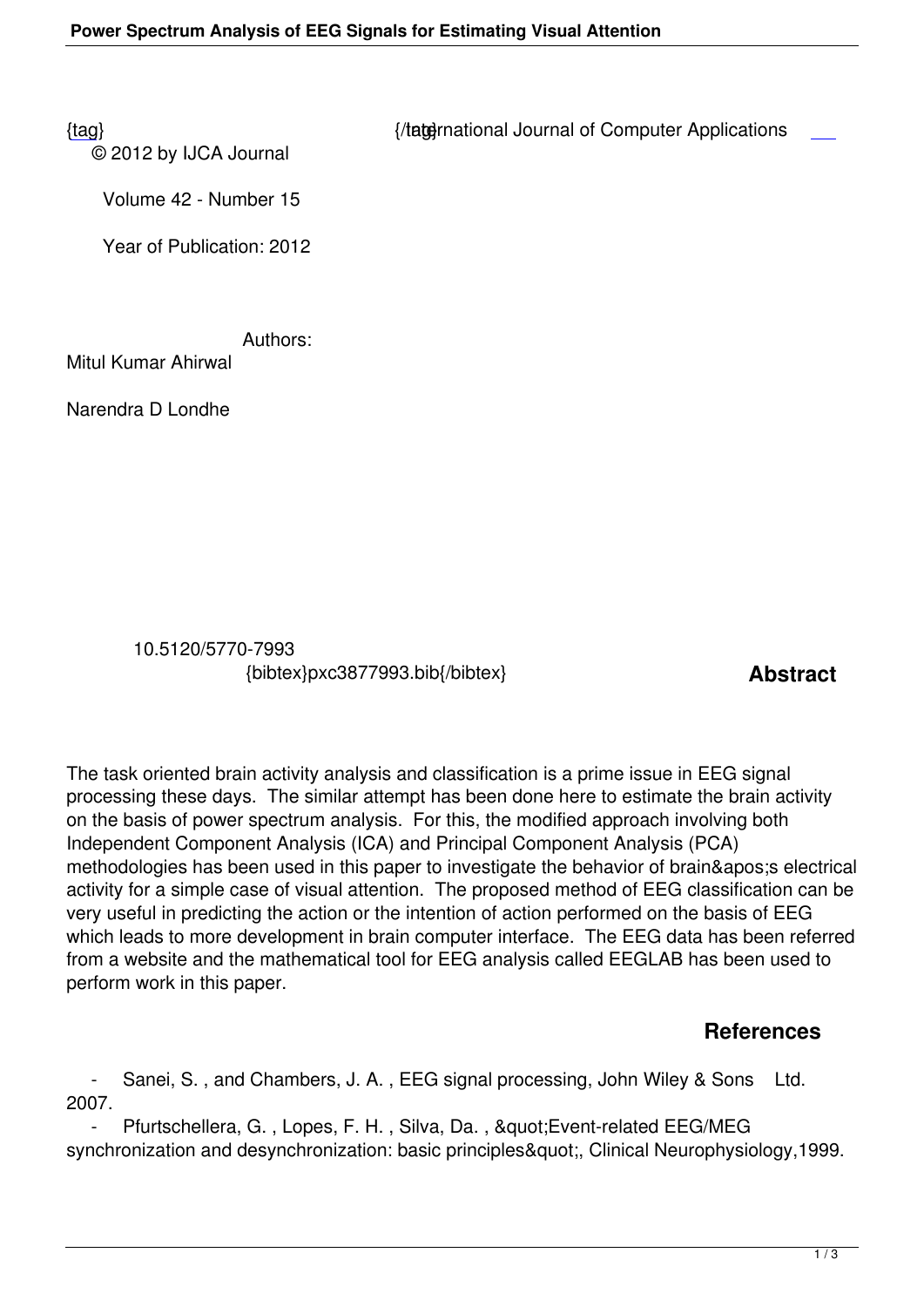- Schalk, G. , McFarland, D. J. , Hinterberger, T. , Birbaumer, N. , Wolpaw, J. R. , & quot; BCI2000: a general-purpose brain-computer interface (BCI) system, & quot; IEEE Transactions on Biomedical Engineering, 2004

Fabiani, G., McFarland, D. J., Wolpaw, J. R., and Pfurtscheller, G., "Conversion of eeg activity into cursor movement by brain-computer interface (bci)", IEEE Trans. on Neural Systems and Rehabilitation Eng. , 2004 .

Kiymik, K. M., Akin, M., and Subasi, A., & auot: Automatic recognition of alertness level by using wavelet transform and artificial neural network", Journal of Neuroscience Methods, 2004.

Jung, T. P., Makeig, S., Stensmo, M., Sejnowski, T. J., & quot; Estimating Alertness from EEG power spectrum", IEEE Transaction on Biomedical Engineering, 1997.

 - Abdul-latif, A. A. , Cosic, I. , Kumar, D. K. , Polus, B. , and Costa, C. Da. 2004. , Power changes of EEG signals associated with muscle fatigue: the root mean square analysis of EEG bands, Intelligent Sensors, Sensor Networks and Information Conference.

Luzheng, Bi., Zhang, R., Zhilong, C. 2007 Study on Real-time Detection of Alertness Based on EEG, IEEE/ICME International Conference on Complex Medical Engineering.

 - Zhang, A. , Yang, B. and Huang, L. 2008 Feature Extraction of EEG Signals Using Power Spectral Entropy, Paper Presented at the BioMedical Engineering and Informatics Conference BMEI.

Hamid N. H. A., Sulaiman, N., Aris, S. M. A., Murat Z. H., and Taib, M. N., 2010 Evaluation of Human Stress Using EEG Power Spectrum, Paper Presented at the International Colloquium on Signal Processing & Its Applications (CSPA).

 - Lias, S. , Sulaiman, N. , Murat, Z. M. , and Taib, M. N. 2010 IQ Index using Alpha-Beta Correlation of EEG Power Spectrum Density (PSD), Paper Presented at the IEEE Symposium on Industrial Electronics and Applications (ISIEA) Penang, Malaysia.

EEG/ERP data vailable for free public download. Obtained through the Internet: http: //sccn. ucsd. edu /~arno/fam2data / publicly \_available\_EEG\_data. html, [accessed 15/01/2011].

EEGLAB a Matlab tool box for EEG analysis Obtained through the Internet:http://sccn. ucsd. edu [accessed 12/11/2010].

Makeig, S., Bell, A. J., Sejnowski, T. J., and Jung, T. P., & quot; Independent Component Analysis of Electroencephalographic Data", Advances in Neural Information Processing Systems. MlT Press, Cambridge MA, PP. 145-151, 1996.

Van Dun, B.; Wouters, J.; Moonen, M., " Improving Auditory Steady-State Response Detection Using Independent Component Analysis on Multichannel EEG Data, & quot; IEEE Transactions on Biomedical Engineering, vol. 54, no. 7, pp. 1220-1230, July 2007

Jung, T. P., Humphries, C., Lee, T. W., Makeig, S., McKeown, M. J., Iragui, V., and Sejnowski, T. J., " Extended ICA removes artifacts from electroencephalographic recordings&quot:, Advances in Neural Information Processing Systems, MIT Press, Cambridge, 1998.

- Jolliffe, I. T. , Principal Component Analysis, 2nd Edition. Spinger, 2002.

Lei, C., Jie L., Yaoru S., Zhu, H., Yan, C. 2010 EEG-based vigilance analysis by using fisher score and PCA algorithm, IEEE International Conference on Progress in Informatics and Computing (PIC).

 - Oh, C. , Kim, M. S. , and Lee, J. J. 2006, EEG signal classification based on PCA and NN, Paper Presented at the SICE-ICASE International Joint Conference, Korea.